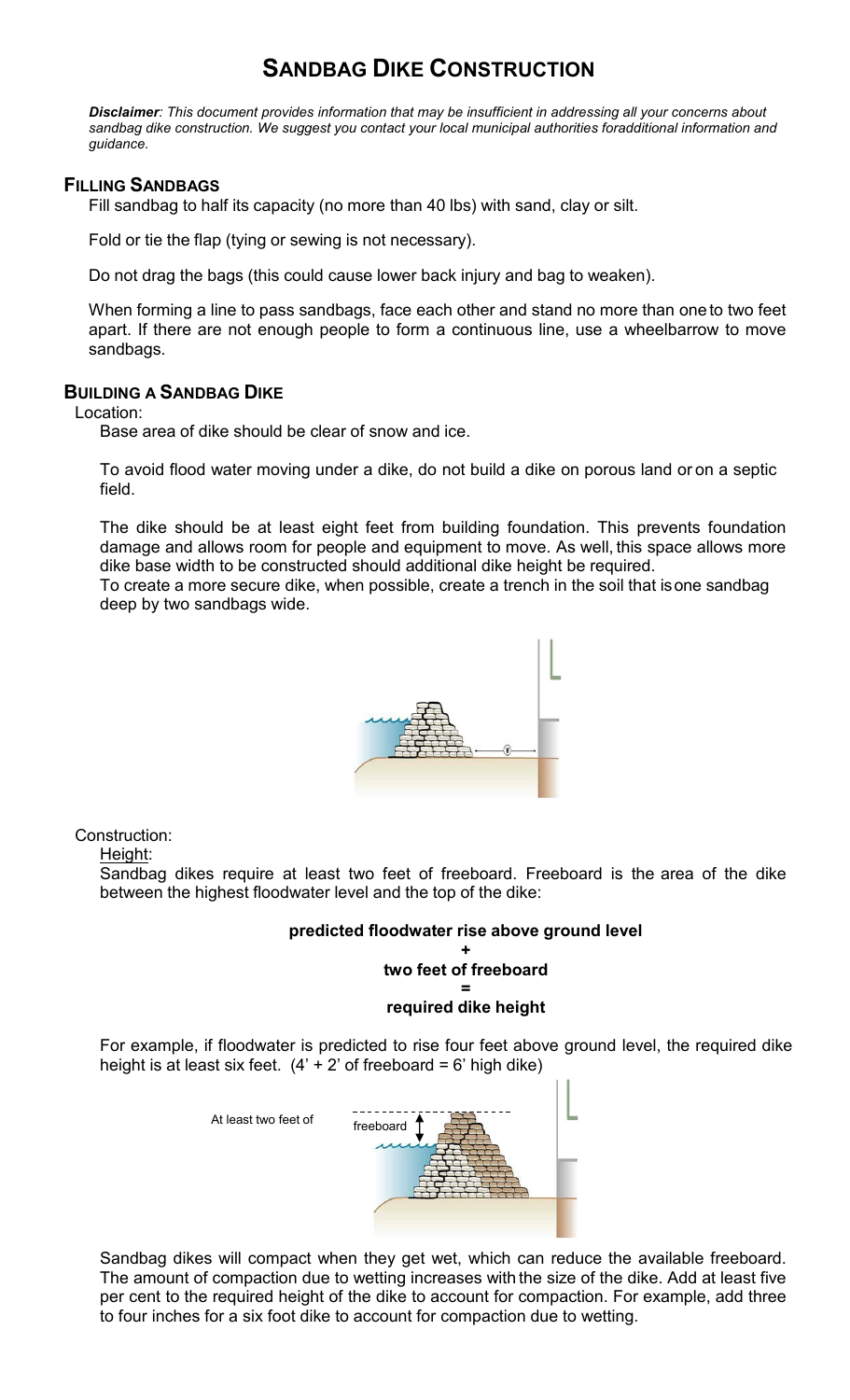Width: The base of a sandbag dike is two feet wider than it's required height:

#### *height* **+ two feet =** *width at base*

For example, a dike with a required height of six feet would have to be eight feet at its base.  $(6' + 2' = 8'$  wide at base)



Sandbag dikes must be at least two feet wide across the top of dike.

Due to the high pressure water can exert, consult your local authority for additional advice for dikes higher than six feet.

#### Polyethylene sheets

Proper use and placement of polyethylene sheets is important to reduce the rate of water seeping through the dike. Use six mil polyethylene in three meterwide rolls on the river side of the dike. Have the polyethylene sheet protrude over the ground on the river side of the dike. Be careful not to puncture the polyethylene sheet. (The polyethylene sheet will be weaved between the courses of sandbags.)



Lay first course/bottom layer of bags parallel to river/water with the closed side of bag against river flow direction.

The filled portion of the second bag sits over the empty portion of the previously placed bag. This is known as lapping.





Drop the bags into place and tamp bags with feet to lodge them into place.

Offset the bags from the previous row in the same course to form a brickpattern. Second and remaining courses:



Rotate bags 90 degrees when laying second course of sandbags. Keep seal side of bag towards water/river. Ensure sandbags are well packed against each other and firmly in place.

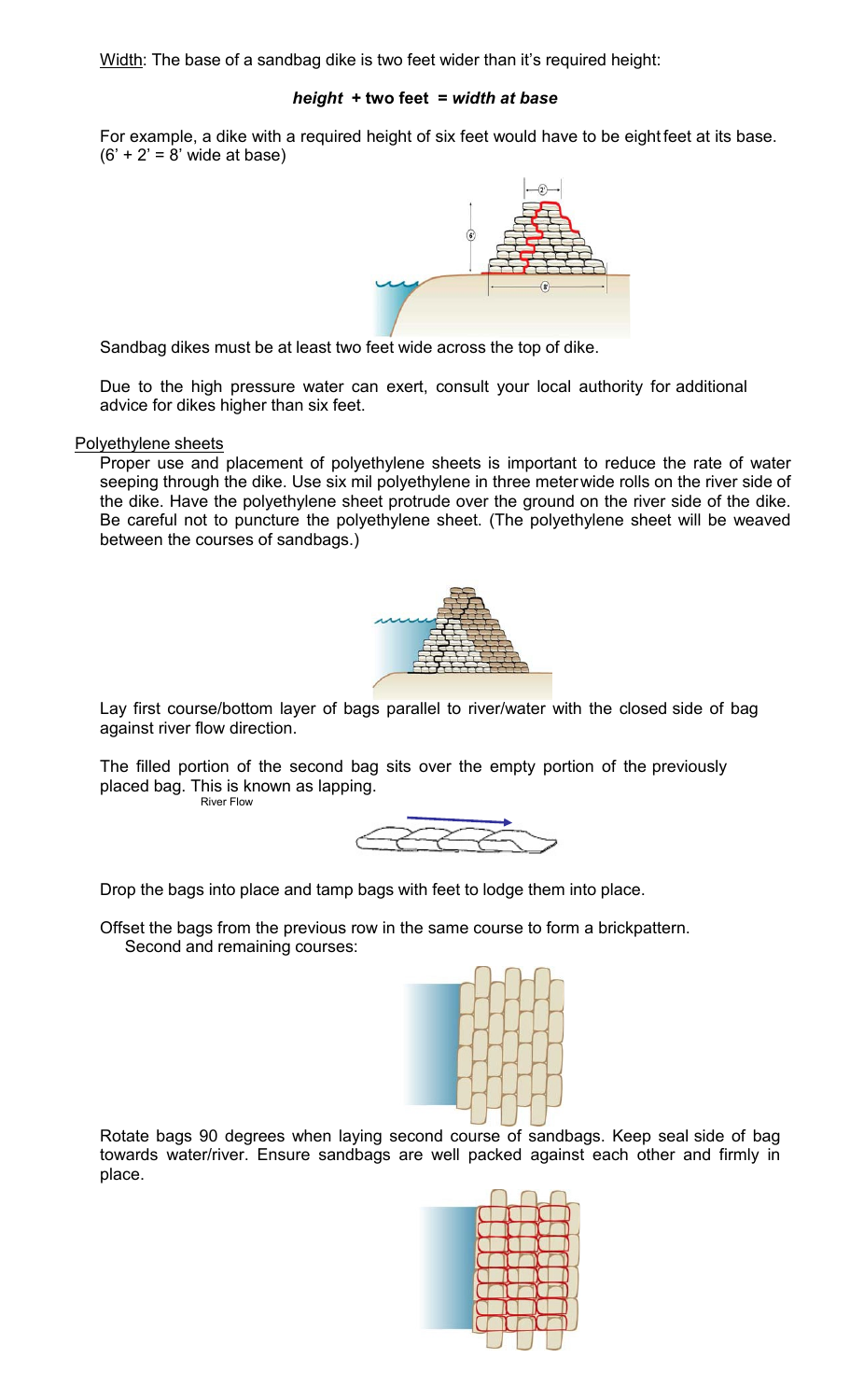Change direction of bag from parallel to perpendicular to the river for eachcourse of bags.



Every second course of sandbags should be set back a quarter (1/4) of a sandbag width, both on the river side and the land side of the dike, producinga step-like appearance.

Weave the polyethylene sheet between the courses of sandbags as to have at least two layers of sandbags protecting the polyethylene sheet from debris punctures. Maximum depth of the polyethylene sheet should be three sandbags or a quarter (1/4) of the cross section of the dike, whichever is less.



If more height of polyethylene sheet is required, make polyethylene sheets overlap at least two feet.



No matter how well you build a dike, extreme water pressure may cause water to seep through the dike or bubble up through the ground. It is advisable to have pumps with sufficient fuel and oil readily available to last the duration of the floodevent and an escape plan.

### **SAFETY TIPS**

Individuals with a medical condition that would make it dangerous for him/her to participate should avoid taking part.

Register all persons involved and deliver the registration sheet to the community Emergency Coordinator.

Wear protective gear such as steel toed boots, hat, safety glasses, gloves, sunscreen, etc.

Ensure there are sufficient potable water and bathroom facilities. Take regular waterbreaks.

Be attentive of large equipment moving in the area.

Be aware of floodwater dangers:

- **Contamination**
- Varying water flow and strong undercurrents
- Floating debris

Adhere to proper sandbag handling technique:

- Do not bend more than 20 degrees in any direction while handling sandbags.
- Keep heavy weights below shoulder height, above knees and close to the body. Limit reaching with arms when passing the sandbags.